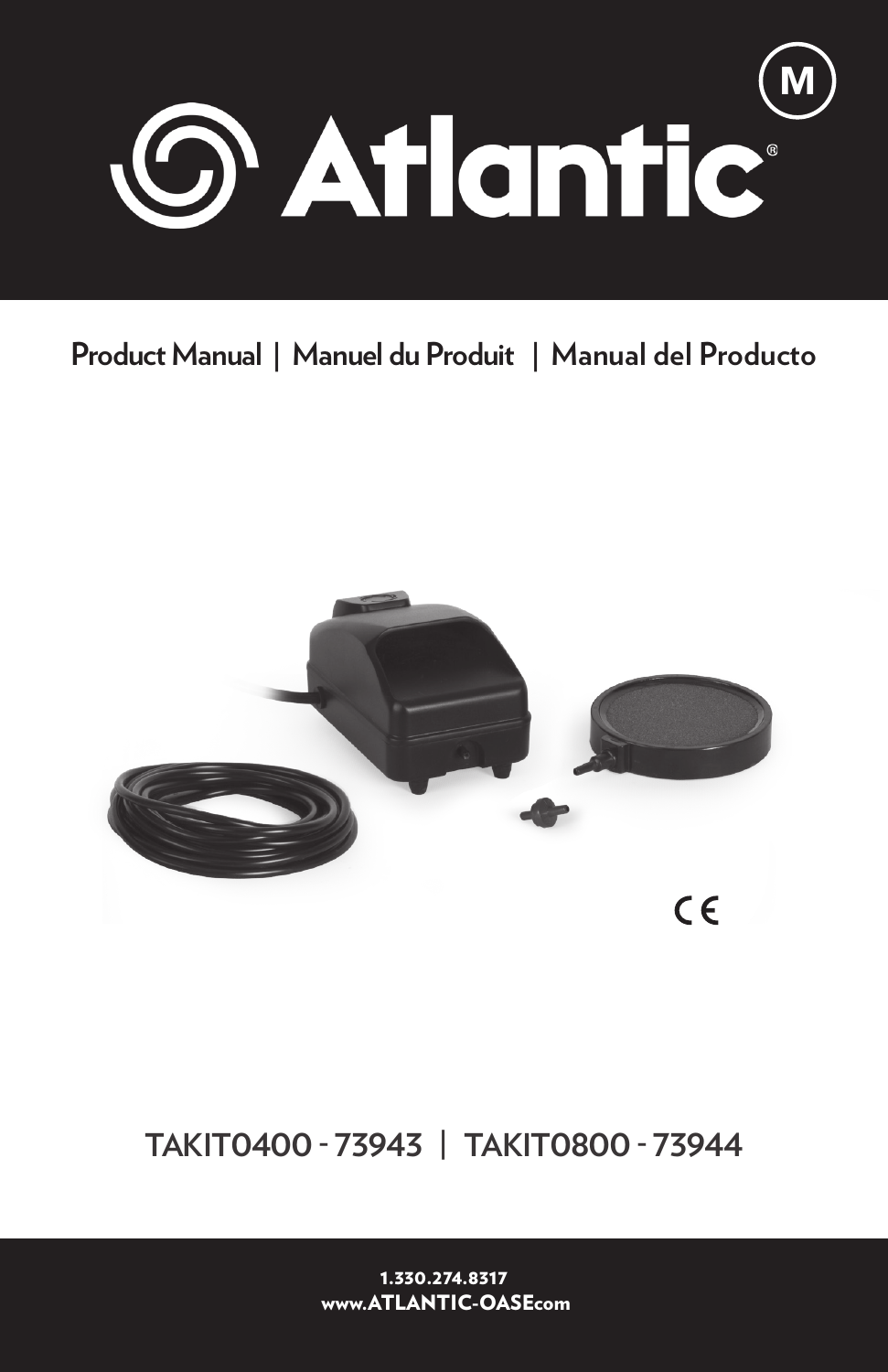# **Introduction**

Thank you for selecting Atlantic's Typhoon Mini Aeration Kit. Before using this air pump please take a moment to review this manual. This pump is designed to pump air. The oil-free, double damping air pump system produces a large volume of air at low wattage and with little noise. The weather-proof gasketed outer housing shields the compressor from the elements in an outdoor application. Atlantic's Typhoon Air Pump may be used in a variety of water-related applications including oxygenation of ponds and aquariums and de-icing of outdoor ponds. To avoid an accident, do not use the pump in any way other than as described in this manual. Please note the manufacturer cannot be responsible for accidents arising because the product was not used as prescribed. After reading this manual keep it as a reference in case questions arise during use.

# **Prior to Operation and Installation**

| <b>AIR PUMP OUTPUT</b> |           |            |           |             |        |                          |        |           |     |      |
|------------------------|-----------|------------|-----------|-------------|--------|--------------------------|--------|-----------|-----|------|
| <b>MODEL</b>           |           | <b>MAX</b> | $\odot$ T | @2'         | @3'    | @4'                      | @5     | @6'       | @8' | @10' |
| <b>TA400</b>           | LPM / CFM | 6.5 / 0.23 | 6/0.21    | 5.1 / 0.18  | 4/0.14 | 2.5 <sub>1</sub><br>0.09 | /0.04  | $- - - -$ | --- | ---  |
| <b>TA800</b>           | LPM / CFM | 13/0.46    | 12/0.42   | 10.2 / 0.36 | 8/0.28 | 5/0.18                   | 2/0.07 | ---       | --- | ---  |

When the pump is delivered, first perform the following checks:

- Check for any damage to pump and power cable that may have occurred during shipping.
- Check the model number to make sure it is the product that was ordered and verify the voltage and frequency are correct.

### **Caution**

- DO NOT operate this product under any condition other than those for which it is specified. Failure to observe this precaution can lead to electrical shock, electrical leakage, fire, water leakage or other problems.
- Please only use with a power supply voltage within 110-120 volt 60 Hz.
- Always turn off power or unplug the pump prior to performing any maintenance or placing your hands into the water.
- **CAUTION:** THIS AIR PUMP IS TO BE USED IN A CIRCUIT PROTECTED BY A GROUND FAULT CIRCUIT INTERRUPTER
- **WARNING:** RISK OF ELECTRIC SHOCK THIS PUMP IS SUPPLIED WITH A GROUNDING CONDUCTOR AND GROUNDING-TYPE ATTACHMENT PLUG. TO REDUCE THE RISK OF ELECTRIC SHOCK, BE CERTAIN THAT IT IS CONNECTED ONLY TO A PROPERLY GROUNDED, GROUNDING TYPE RECEPTACLE.

### **Electrical Safety**

- Electrical wiring should be installed by a qualified electrician in accordance with all applicable safety regulations. Incorrect wiring can lead to pump malfunction, electrical shock or fire.
- Air Pumps must be protected by a ground fault circuit interrupter (GFCI).
- Air Pumps must be plugged into a standard, properly grounded, three pronged outlet.

#### **Safety Instructions**

• If the pump falls into the water, do not reach for it. First unplug the air pump or disconnect the power supply and then retrieve the pump. Let a qualified technician inspect the air pump if immersion occurs.



#### **Typhoon air pumps are NOT submersible, and must be placed in a secure area away from the water's edge.**

• Do not lift, lower or handle the pump by pulling on the electrical cord. Make sure the electrical cable does not become excessively bent or twisted and does not rub against a structure in a way that might damage it.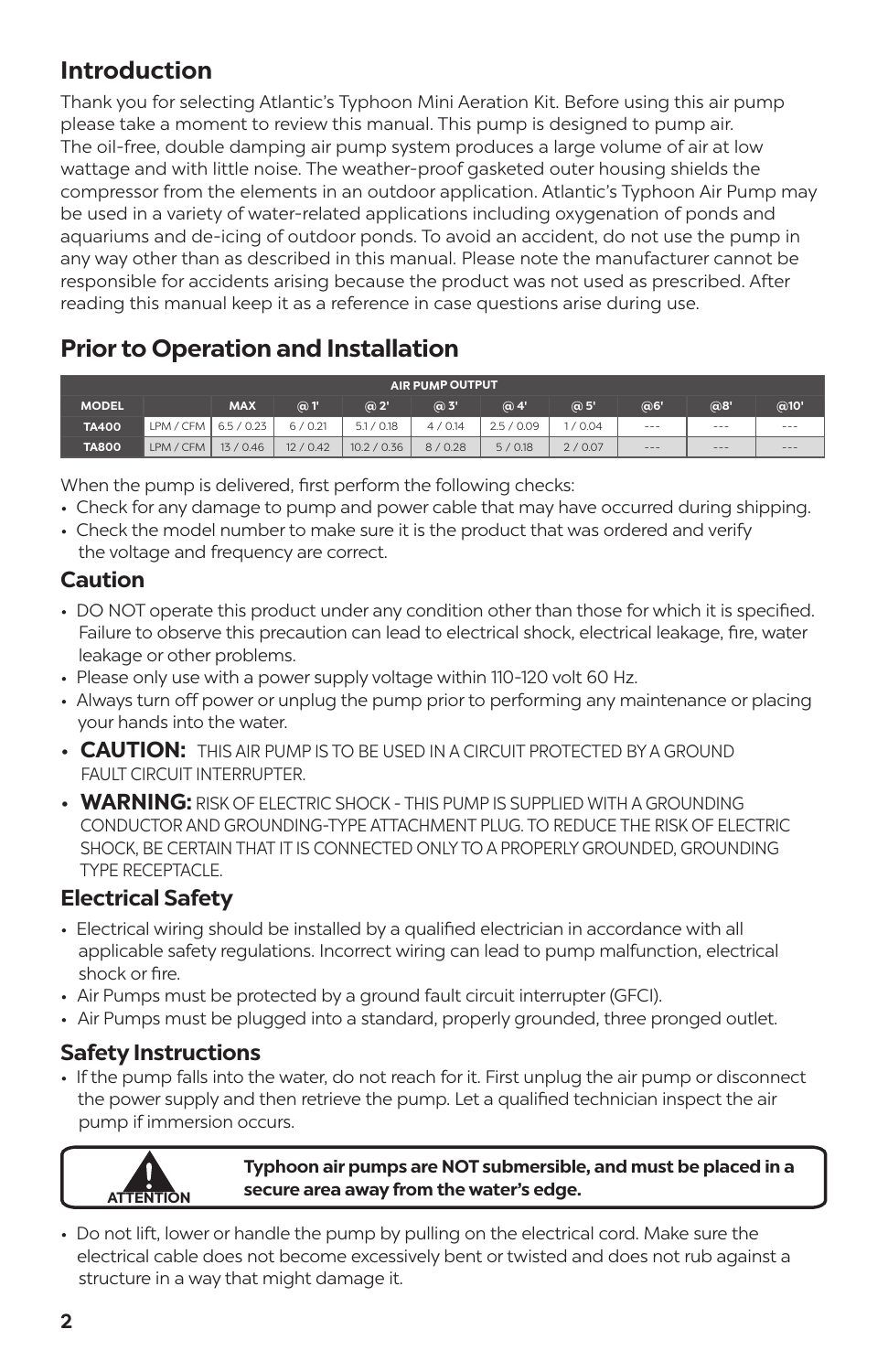• The air pump should not be used if the electrical supply cable is damaged in any way. If a cable with damaged insulation is submerged in water, there is danger of water seeping into the pump motor and causing a short. Altering the electrical cable in any way will void the warranty.

# **Installation**

## **Pump Placement**

The following factors must be considered when choosing a location for the air pump.

- Typhoon Air Pumps feature weather-proof housings for outdoor use. However, installation in a dry, well-ventilated area will further prolong the service life of the air pump.
- Typhoon Air Pumps must be placed on a flat, stable surface above the water level of the pond.
- Proper ventilation is critical for heat dissipation and operation. Never cover the air pump unless adequate airflow to the pump is provided.
- Tubing must always be run on a downward slope away from the air pump to avoid condensation damage.

## **Air Pump Connections**

TAKIT0400 and TAKIT0800 Aeration Kits are supplied with ¼" I.D all-weather flexible tubing for maximum airflow. Using the supplied tubing and avoiding sharp bends will improve performance and efficiency of these air pumps. Never decrease the size of the tubing. In cooler weather, the air produced by the TA400 and TA800 is often warmer than the ambient outside temperature. These conditions will create condensation inside the flexible tubing. To prevent

any water from flowing backwards into the air pump when powered off, it is recommended to elevate the pump a minimum of 12" above the surrounding grade. The tubing must immediately run at a downward slope as it exits the compressor. Gravity will carry the moisture away from the air pump. In this installation it is not necessary install the check valve(s) supplied with this kit.

If the air pump is not elevated, the supplied check valve(s) must be installed to keep water and condensation out of the pump. Cut a short 6" piece of tubing from the supplied roll. Insert the unmarked side of the check valve into one end of the 6" piece of tubing and connect the other

end to the air pump. The remaining tubing can then be connected to the other end of the check valve which is stamped with the word "OUT".

Trim the remaining flexible tubing to the desired length and connect the 4" airstone(s).

The airstones are self-weighted and will sink to the bottom when placed in the pond. Avoid kinks and tight turns in the tubing run and take care to never fully close off the pump outlet. Ensure that the pump can discharge sufficient air at all times, otherwise the pump will overheat leading to diaphragm failure.

### **Service & Maintenance**

Dust and debris blocking the air intake may cause abnormal noises or result in a failure of the pump. Periodic cleaning of the air intake and sponge is recommended.

- Unplug the air pump before cleaning or replacing the air intake sponge.
- Remove the air intake cover. Remove intake filter and clean with mild detergent.
- Rinse the components thoroughly and allow to dry completely before reinstalling.

# **Diaphragm Cartridge Replacement**

Rubber diaphragms are a wearable part that will need servicing over time. Moisture, heat and dust will all shorten the life of the diaphragms. If a noticeable decrease in output is





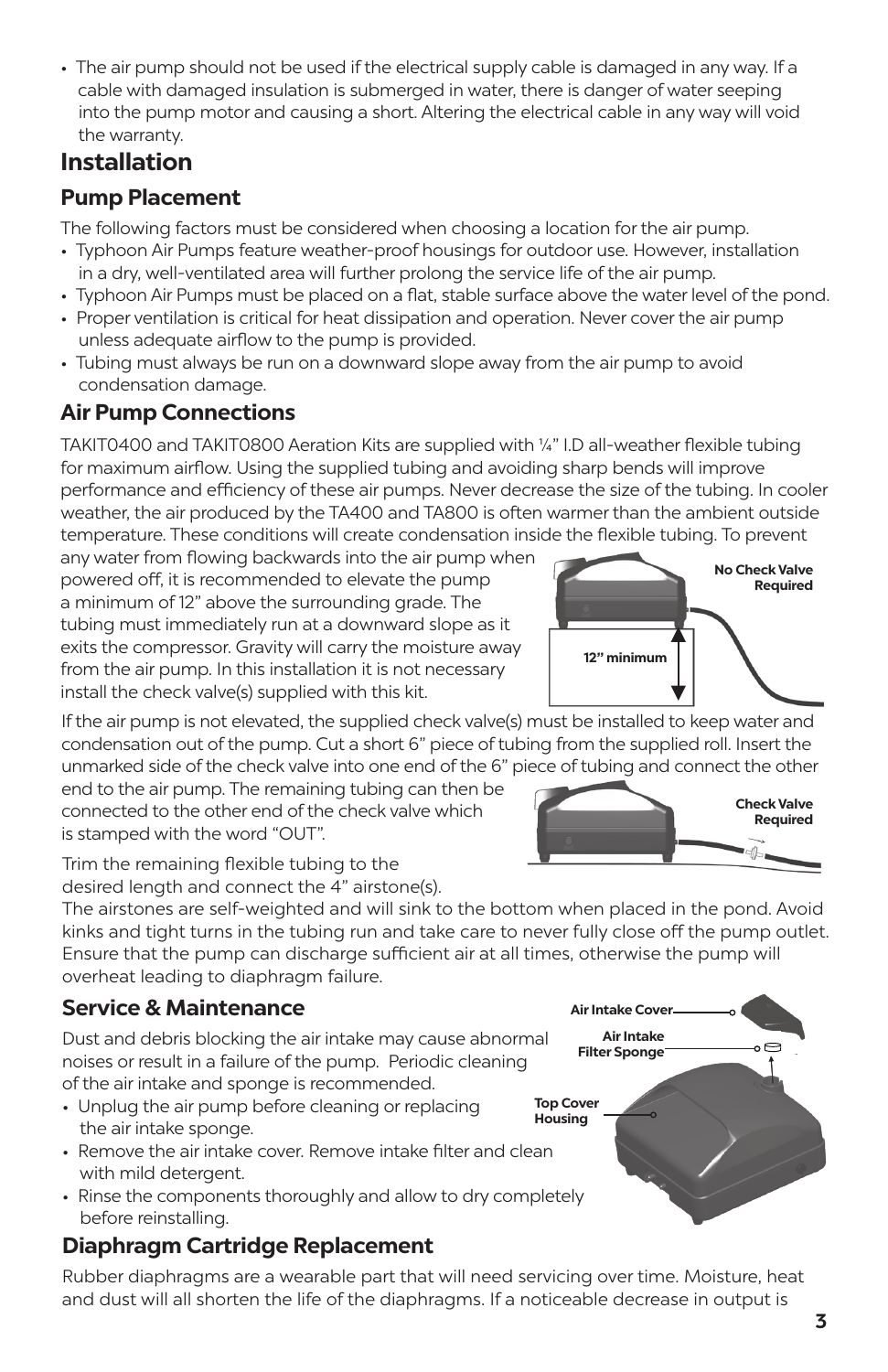evident, a simple diaphragm cartridge change will renew the performance of the air pump. Please follow the steps below when installing replacement diaphragm cartridge(s). Please note: The TA400 requires one replace cartridge while the TA800 requires two.

Unplug the air pumps and remove the four screws on the bottom of air pump housing. Remove the top cover taking care not to damage/ misplace the outer gasket and four O-rings that seal the housing at the screw connections. Remove the three screws and the bracket that hold the diaphragm cartridge in place. Unplug the outlet hose and remove the diaphragm cartridge. Discard and install the new cartridge.



# **Warranty**

All Typhoon Air Pumps carry a three-year limited warranty. This limited warranty is extended solely to the original purchaser commencing from the date of original purchase receipt. The following apply:

- Manufacturer will replace parts found to be defective including pump body, housing, electric cord, and magnetic motor.
- Diaphragm cartridges are wearable parts and not covered by this warranty.
- A cut or altered power cord voids this warranty.
- A misused or abused air pump voids this warranty.

#### **Warranty Claims**

In case of warranty claims, the air pump should be returned to place of purchase accompanied by original receipt.

#### **Troubleshooting Guide**

Always turn off power before inspecting the pump. Failure to observe this precaution can result in a serious accident. Before ordering repairs, carefully read through this instruction booklet. If the problem persists, contact your dealer.

| <b>Problem</b>          | <b>Possible Cause</b>                       | <b>Possible Solution</b>                             |  |  |  |
|-------------------------|---------------------------------------------|------------------------------------------------------|--|--|--|
|                         | Power is off                                | Turn power on                                        |  |  |  |
| Air pump                | Power failure                               | Check power supply or contact local<br>power company |  |  |  |
| does<br>not start       | Voltage drop/Overload                       | Check/Replace the GFI (Ground<br>Fault Interrupter)  |  |  |  |
|                         | Power cord is not connected                 | Connect power cord                                   |  |  |  |
| Air pump                | Air pump is overheating                     | Allow pump to cool                                   |  |  |  |
| stops after<br>starting | Power/Current overload                      | Check or replace GFI                                 |  |  |  |
|                         | Kink/damaged tubing                         | Repair/replace tubing                                |  |  |  |
| Diminished<br>air flow  | Dirty filter media                          | Clean filter media                                   |  |  |  |
| rate or<br>no air flow  | Worn/damaged diaphragm cartridge            | Consult your dealer. Replace<br>diaphragm cartridge  |  |  |  |
|                         | Air line is submerged below operating depth | Raise air line to desired depth                      |  |  |  |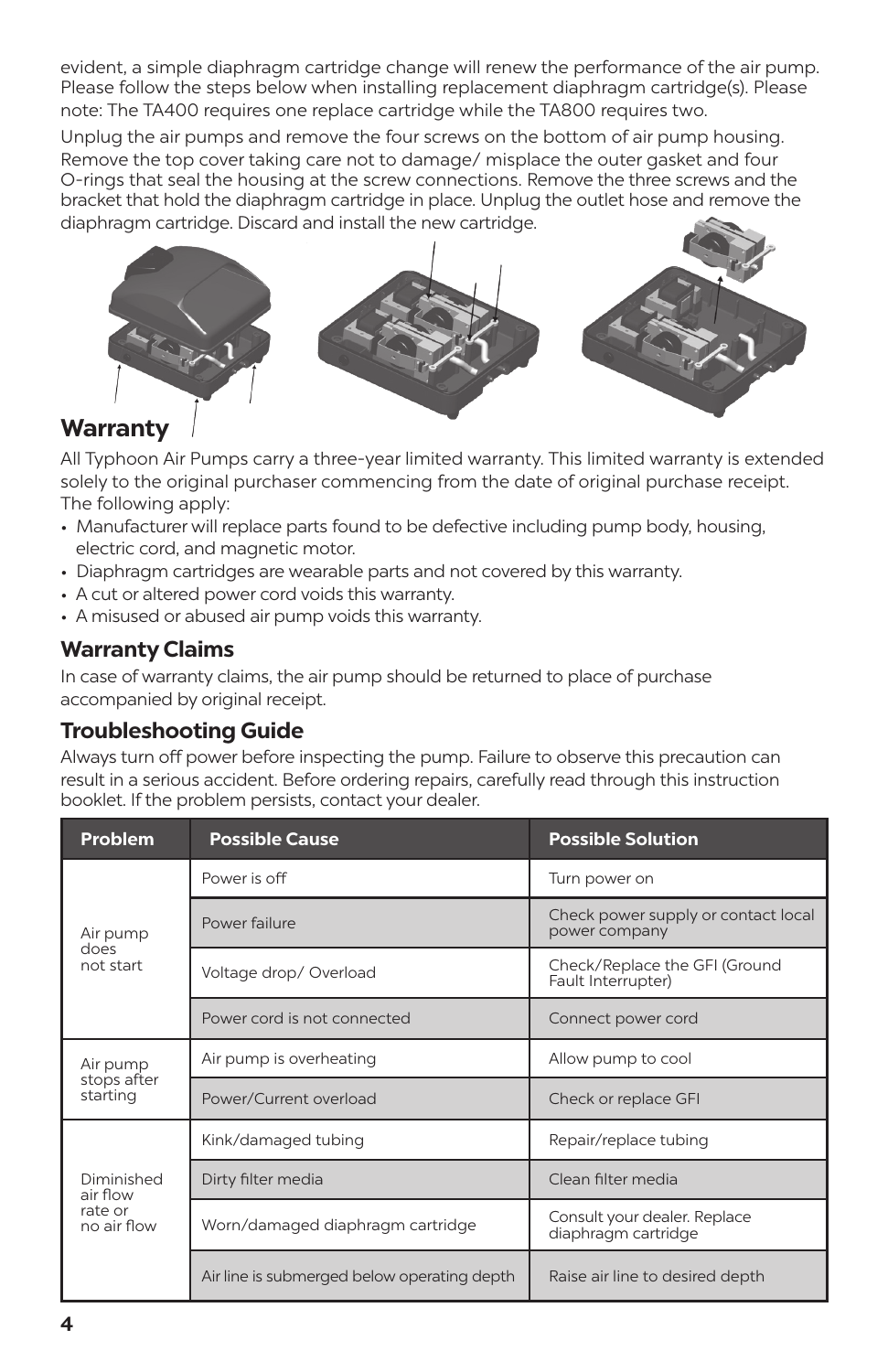# **Introduction**

Merci d'avoir choisi le Typhoon Mini Kit d'Aération d'Atlantic. Veuillez prendre le temps d'examiner ce manuel avant d'utiliser la pompe à air. Cette pompe a été conçue pour pomper de l'air. Le système sans huile et à double amortissement de la pompe à air produit un volume d'air à basse consommation énergétique et faible bruit. Le boîtier extérieur avec joint d'étanchéité protège le compresseur des éléments dans une application extérieure. La pompe à air Typhoon d'Atlantic peut être utilisée dans diverses applications liées à l'eau, notamment l'oxygénation de bassins et d'aquariums, et le dégivrage de bassins extérieurs. Pour éviter un accident, n'utilisez pas la pompe de quelque autre façon que celle décrite dans ce manuel. Veuillez prendre note que le fabricant ne peut être tenu responsable des accidents survenus parce que le produit n'a pas été utilisé comme prescrit. Après avoir lu ce manuel, conservez-le comme référence pour répondre à toute question en cours d'utilisation.

# **Avant l'utilisation et l'installation**

| Caudal de la Pompe à Air |                        |            |           |             |             |              |             |                      |         |      |
|--------------------------|------------------------|------------|-----------|-------------|-------------|--------------|-------------|----------------------|---------|------|
| <b>MODÉLE</b>            |                        | <b>MAX</b> | $\odot$ T | @2'         | $\omega$ 3' | $\omega$ 4'  | $\omega$ 5' | @6'                  | @8'     | @10' |
| <b>TA400</b>             | LPM / CFM   6.5 / 0.23 |            | 6/0.21    | 5.1 / 0.18  | 4/0.14      | 2.5/<br>0.09 | /0.04       | $\sim$ $\sim$ $\sim$ | $- - -$ | ---  |
| <b>TA800</b>             | LPM / CFM              | 13/0.46    | 12/0.42   | 10.2 / 0.36 | 8/0.28      | 5/0.18       | 2/0.07      | $ -$                 | $- - -$ | ---  |

Lorsque la pompe est livrée, veuillez d'abord effectuer les vérifications suivantes :

- Assurez-vous que la pompe et le cordon d'alimentation n'ont pas subi de dommages pendant le transport.
- Vérifiez le numéro de modèle pour confirmer qu'il s'agit bien du produit commandé, puis vérifiez que la tension et la fréquence sont correctes.

### **Mise en garde**

- N'utilisez PAS ce produit sous aucune autre condition que celles précisées. Ne pas respecter cette précaution peut entraîner un choc électrique, une dispersion électrique, un incendie, une fuite d'eau ou d'autres problèmes.
- Veuillez l'utiliser uniquement avec une tension d'alimentation entre 110 et 120 volts et 60Hz.
- Mettez toujours la pompe hors tension ou débranchez-la avant d'effectuer des travaux d'entretien ou de mettre vos mains dans l'eau.
- MISE EN GARDE: CETTE POMPE À AIR DOIT ÊTRE UTILISÉE SUR UN CIRCUIT PROTÉGÉ PAR UN DISJONCTEUR DE FUITE À LA TERRE.
- AVERTISSEMENT: RISQUE DE CHOC ÉLECTRIQUE CETTE POMPE EST ÉQUIPÉE D'UN CONDUCTEUR DE TERRE ET D'UNE FICHE DE TERRE. POUR RÉDUIRE LE RISQUE DE CHOC ÉLECTRIQUE, VEILLEZ À CE QUE CETTE POMPE SOIT BRANCHÉE UNIQUEMENT DANS UNE PRISE CORRECTEMENT MISE À LA TERRE.

### **Sécurité électrique**

- Le câblage électrique doit être installé par un électricien agréé, conformément à toutes les règles de sécurité en vigueur. Un câblage incorrect peut entraîner une défaillance de la pompe, un choc électrique ou un incendie.
- Les pompes à air doivent être protégées par un disjoncteur de fuite de terre.
- Les pompes à air doivent être branchées à une prise standard à trois fiches correctement mise à la terre.

### **Instructions de sécurité**

• Si la pompe tombe dans l'eau, n'allez pas la chercher. Tout d'abord, débranchez la pompe à air ou l'alimentation électrique, puis récupérez la pompe. Laissez un technicien qualifié inspecter la pompe à air en cas d'immersion.



**Les pompes à air ne sont pas submersibles et doivent être placées en lieu sûr loin du bord de l'eau.**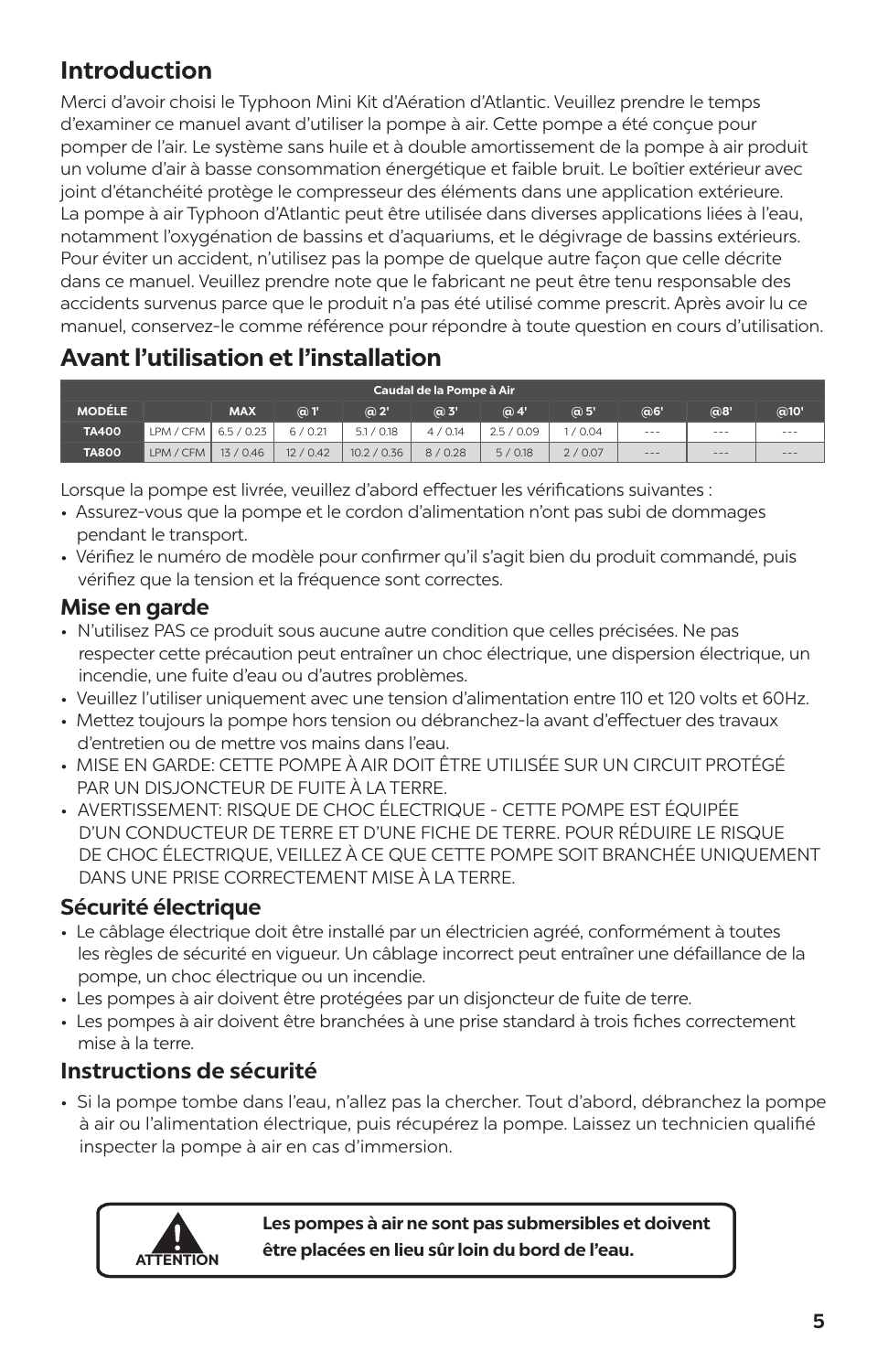- Ne levez, baissez ou manipulez pas la pompe en tirant sur le cordon électrique. Veillez à ce que le câble électrique ne soit pas trop plié ou torsadé, qu'il ne frotte pas contre une structure qui pourrait l'endommager.
- La pompe à air ne doit pas être utilisée si le câble d'alimentation électrique est endommagé de quelque manière que ce soit. Si un câble dont l'isolant endommagé soit submergé dans l'eau, l'eau risque de suinter jusqu'au moteur de la pompe et causer un court-circuit. L'altération du câble électrique, de quelque manière que ce soit, annulera la garantie.

# **Installation**

## **Emplacement de la pompe**

Les facteurs suivants doivent être pris en compte lors du choix d'un emplacement pour la pompe à air.

- Les pompes à air Typhoon présentent des boîtiers résistants aux intempéries pour une utilisation extérieure. Cependant, l'installation dans une zone sèche et bien aérée prolongera la durée de vie utile de la pompe à air.
- Les pompes à air Typhoon doivent être placées sur une surface plane et stable au-dessus du niveau d'eau du bassin.
- Une ventilation appropriée est essentielle pour assurer une bonne dissipation de la chaleur et un bon fonctionnement. Ne couvrez jamais la pompe à air sauf si le débit d'air à la pompe est approprié.
- Le tuyau doit toujours être acheminé sur une pente descendante loin de la pompe à air pour éviter des dommages par condensation.

#### **Raccords de la pompe à air**

Les ensembles d'aération de la TAKIT0400 et de la TAKIT0800 sont fournis avec un tuyau flexible tout temps DI de 1/4"/6mm pour garantir un débit d'air maximal. L'utilisation d'un tuyau fourni et le fait d'éviter les courbes serrées

amélioreront la performance et l'efficacité de ces pompes à air. Ne diminuez jamais la taille du tuyau. Par temps plus frais, l'air produit par la TA400 et la TA800 est souvent plus chaud que la température ambiante extérieure. Ces conditions créeront de la condensation à l'intérieur du tuyau flexible. Pour éviter toute inversion du débit d'eau dans la pompe à air lorsque cette dernière est mise hors tension, il



est recommandé d'élever la pompe à au moins 12"/30cm au-dessus du sol environnant. En raison du compresseur, le tuyau doit immédiatement être acheminé en pente descendante. La gravité emportera l'humidité de la pompe à air. Dans cette installation, il n'est pas nécessaire d'utiliser/installer le(s) clapet(s) anti-retour fourni(s) avec cet ensemble.

Si la pompe à air n'est pas élevée, le(s) clapet(s) anti-retour doi(ven)t être installé(s) pour eviter l'entrée d'eau et la condensation. Coupez un morceau de tuyau de 6"/15cm du rouleau fourni. Insérez le côté non marqué du clapet anti-retour dans une



extrémité du morceau de tuyau et raccordez l'autre extrémité à la pompe à air. Le reste du tuyau peut alors être raccordé à l'autre extrémité du clapet anti-retour qui porte le mot «OUT ».

Coupez le tuyau flexible restant à la longueur souhaitée et raccordez le(s) diffuseur(s) d'air de 4"/10cm. Les diffuseurs d'air sont auto-pondérés et couleront au fond lorsqu'ils seront placés dans le bassin. Évitez les nœuds et les virages serrés dans le parcours du tuyau, et faites attention à ne jamais complètement fermer la sortie de la pompe. Assurez-vous que la pompe peut décharger suffisamment d'air à tout moment, sinon la pompe surchauffera et entraînera la panne du diaphragme.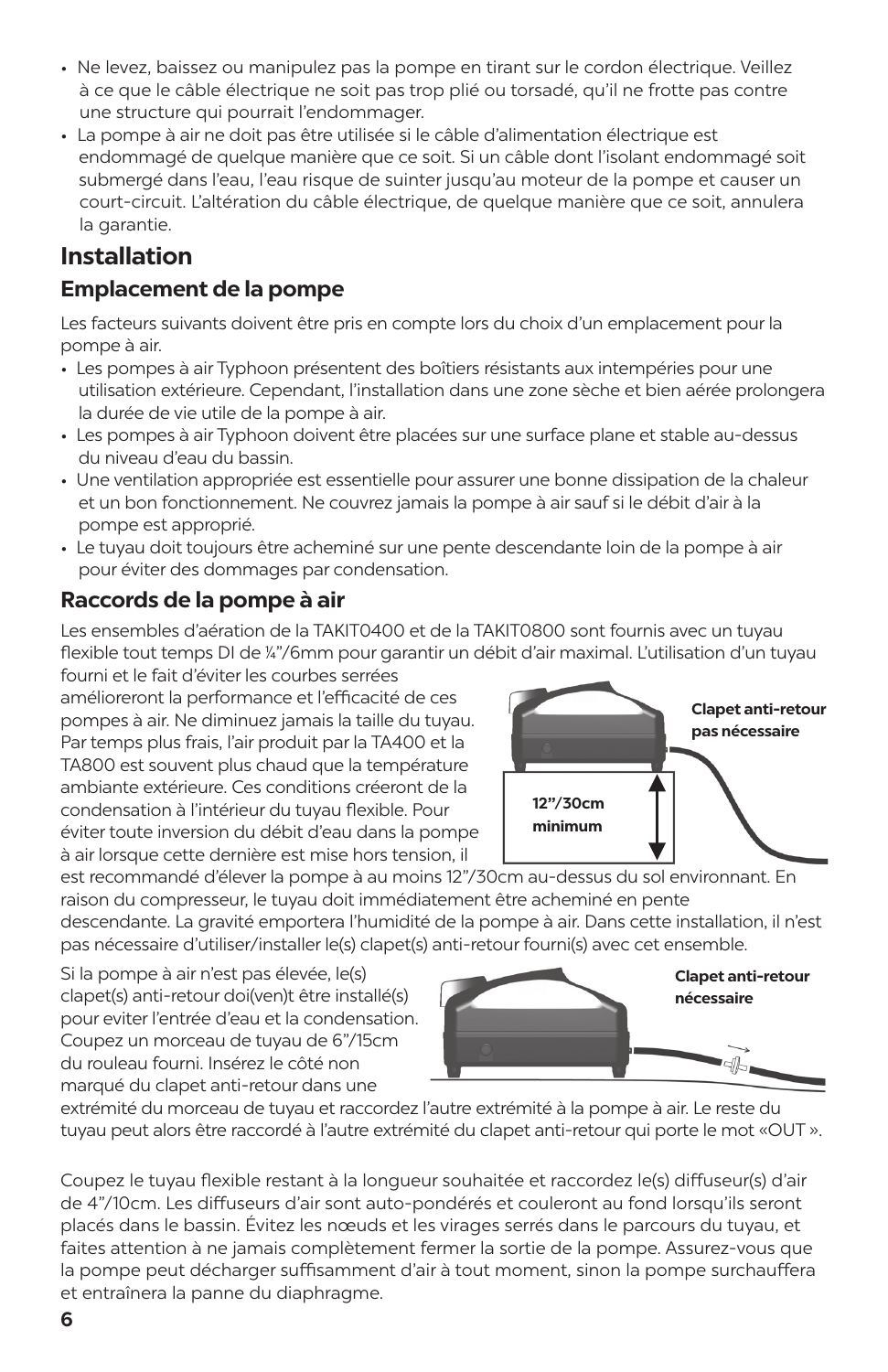### **Entretien et maintenance**

**Couvercle de l'admission d'air** La poussière et les débris qui obstruent l'admission d'air peuvent entraîner des bruits anormaux ou une panne de la pompe. Un nettoyage régulier de l'admission d'air et de l'éponge est recommandé.

- Débranchez la pompe à air avant de nettoyer ou de remplacer l'éponge de l'admission d'air.
- Retirez le couvercle de l'admission d'air. Retirez le filtre à air et nettoyez avec du détergent doux.
- Rincez soigneusement les composants et laissez sécher entièrement avant de réinstaller.

#### **Remplacement de la cartouche à diaphragme**

Les diaphragmes en caoutchouc sont une pièce d'usure qui doit être entretenue après un certain temps. L'humidité, la chaleur et la poussière réduiront toutes la durée de vie des diaphragmes. En cas de diminution de production perceptible, un simple changement de la cartouche à diaphragme renouvellera la performance de la pompe à air. Veuillez suivre les étapes ci-dessous lors de l'installation d'une/des cartouche(s) à diaphragme. Veuillez noter : la TA400 requiert une cartouche de remplacement, tandis que la TA800 n'en requiert que deux.

Débranchez les pompes à air et retirez les quatre vis situées au fond du boîtier de la pompe à air. Retirez le couvercle supérieur en prenant soin de ne pas endommager/égarer le joint externe et les quatre joints toriques qui scellent le boîtier aux raccords à vis. Retirez les trois vis et le crochet qui maintiennent la cartouche du diaphragme en place. Débranchez le tuyau de sortie et retirez la cartouche à diaphragme. Jetez et installez la nouvelle cartouche.



# **Garantie**

Toutes les pompes à air Typhoon ont une garantie limitée d'un an. Cette garantie limitée est valide uniquement pour l'acheteur initial à partir de la date inscrite sur le reçu d'achat original. Les situations suivantes s'appliquent :

- Le fabricant remplacera les pièces défectueuses, y compris le corps de la pompe, le boîtier, le cordon électrique et le moteur magnétique.
- Les cartouches à diaphragme sont des pièces d'usure et ne sont pas couvertes par cette garantie.
- Un cordon électrique coupé ou altéré annule cette garantie.
- Une pompe à air mal utilisée ou utilisée d'une manière abusive annule cette garantie.

### **Réclamations au titre de la garantie**

En cas de réclamations au titre de la garantie, la pompe à air doit être retournée au lieu d'achat, accompagnée du reçu original.

**Boîtier du couvercle supérieur**

**Éponge du filtre d'admission d'air**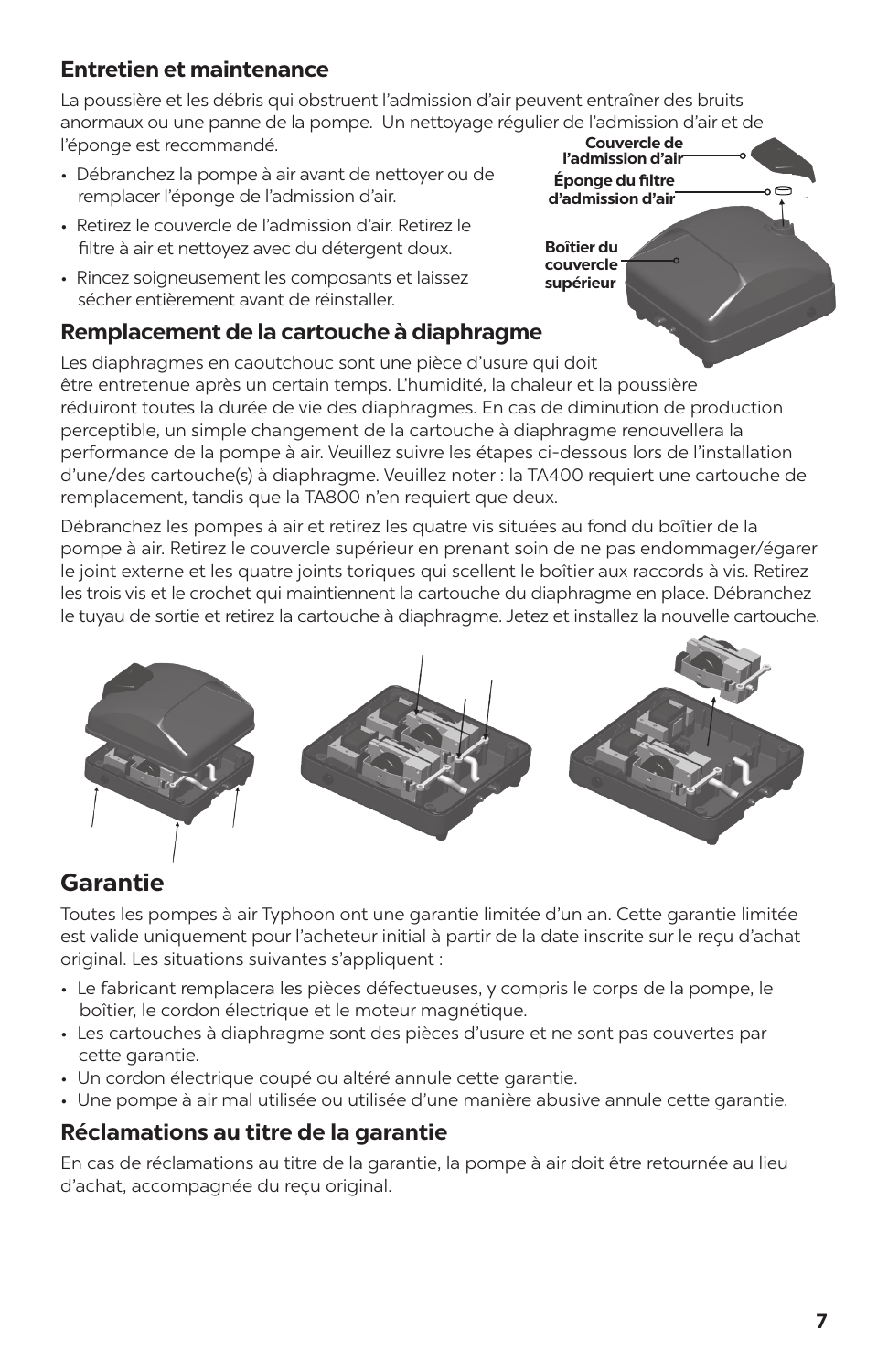# **Guide de dépannage**

Mettez toujours l'alimentation hors tension avant d'inspecter la pompe. Ne pas respecter cette précaution peut entraîner un accident grave.

Avant de demander des réparations, lisez attentivement ce livret d'instructions. Si le problème persiste, communiquez avec votre détaillant.

| Problème                                          | <b>Cause possible</b>                                                    | <b>Solution possible</b>                                                                      |  |  |  |  |
|---------------------------------------------------|--------------------------------------------------------------------------|-----------------------------------------------------------------------------------------------|--|--|--|--|
|                                                   | L'alimentation est hors tension                                          | Mettre sous tension                                                                           |  |  |  |  |
| La pompe à air<br>ne démarre pas                  | Panne de courant                                                         | Vérifier la source d'alimentation<br>ou communiquer avec l'entreprise<br>d'électricité locale |  |  |  |  |
|                                                   | Chute de tension/surcharge                                               | Vérifier/remplacer le disjoncteur de<br>fuite de terre                                        |  |  |  |  |
|                                                   | Le cordon d'alimentation n'est<br>pas branché                            | Brancher le cordon d'alimentation                                                             |  |  |  |  |
|                                                   | La pompe à air surchauffe                                                | Laisser la pompe refroidir                                                                    |  |  |  |  |
| La pompe à air<br>s'arrête après<br>avoir démarré | Surcharge électrique/de<br>courant                                       | Vérifier ou remplacer le disjoncteur<br>de fuite de terre                                     |  |  |  |  |
|                                                   | Tuyau(x) entortillé(s)/<br>endommagés()                                  | Réparer/remplacer le(s) tuyau(x)                                                              |  |  |  |  |
|                                                   | Matériau filtrant sale                                                   | Nettoyer le matériau filtrant                                                                 |  |  |  |  |
| Débit d'air<br>réduit ou<br>inexistant            | Cartouche à diaphragme<br>usagée/endommagée                              | Consulter votre détaillant.<br>Remplacer la cartouche à<br>diaphragme                         |  |  |  |  |
|                                                   | La conduite d'air est<br>submergée à une profondeur<br>de fonctionnement | Lever la conduite d'air à la<br>profondeur souhaitée                                          |  |  |  |  |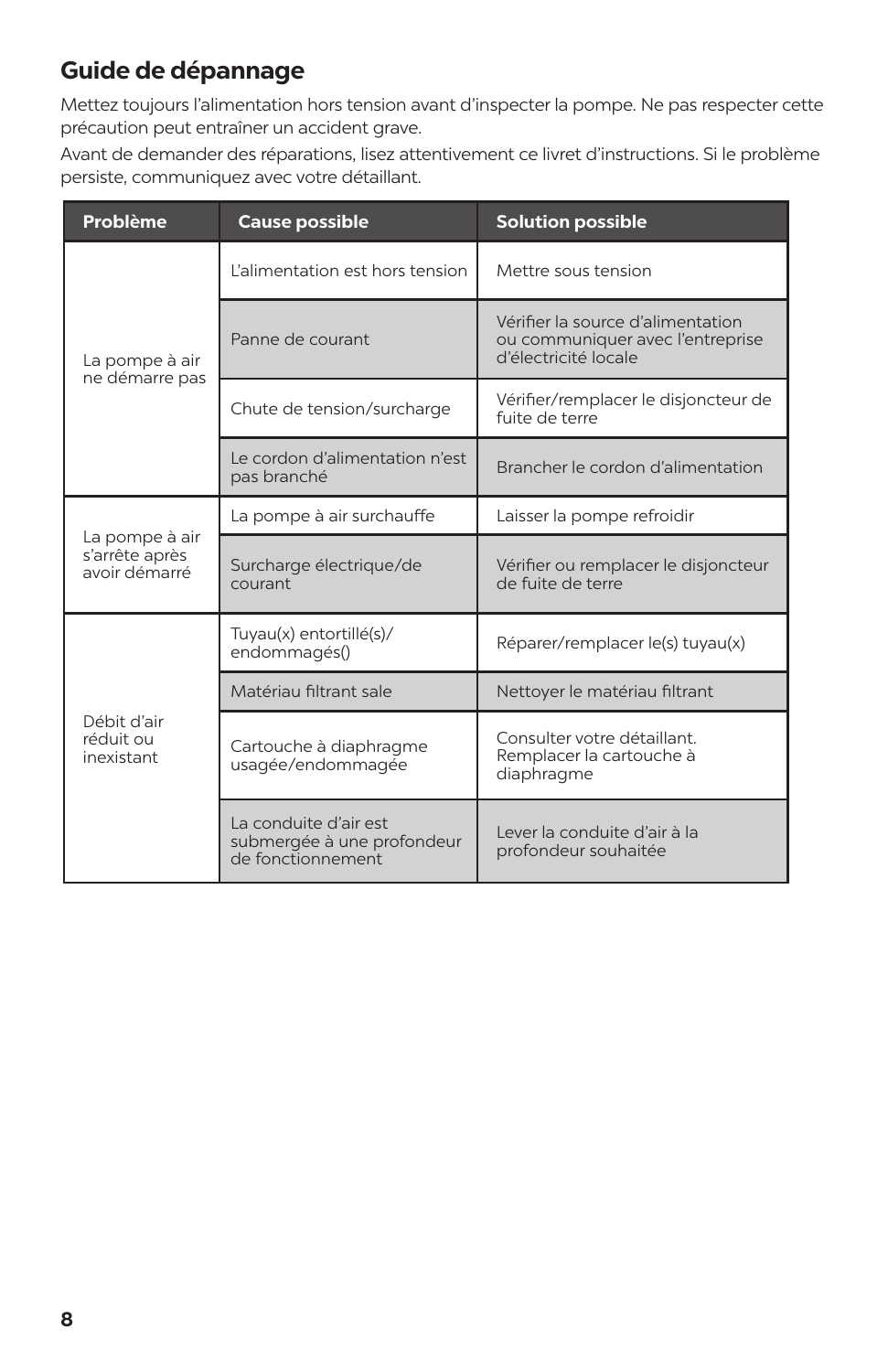# **Introducción**

Gracias por elegir el Typhoon Mini Kit de Aireación de Atlantic. Antes de usar esta bomba, tómese un momento para leer este manual. Esta bomba está diseñada para trabajar con aire. El sistema de bombas de aire, de doble amortiguación y libre de aceite, produce un gran volumen de aire con bajo consumo de energía y menos ruido. La cubierta de la carcasa exterior con empaquetadura resistente a la intemperie protege al compresor de los elementos. La bomba de aire Typhoon de Atlantic se puede usar en una variedad de aplicaciones relacionadas con agua, incluida la oxigenación de estanques y acuarios y el deshielo de estanques al aire libre. Para evitar accidentes, no use la bomba de ninguna manera que no sea la descrita en este manual. Tenga en cuenta que el fabricante no puede hacerse responsable de los accidentes que ocurran porque el producto no se usó de acuerdo a lo indicado. Después de leer este manual, guárdelo como referencia en caso de que surjan preguntas durante el uso.

### **Instrucciones previas a la instalación y la puesta en funcionamiento**

| Rendimiento de la Bomba de aire |                        |            |         |             |             |            |        |           |          |      |
|---------------------------------|------------------------|------------|---------|-------------|-------------|------------|--------|-----------|----------|------|
| <b>MODELO</b>                   |                        | <b>MAX</b> | @1      | @2'         | $\omega$ 3' | @4'        | @5'    | @6'       | ക്ക      | @10' |
| <b>TA400</b>                    | LPM / CFM   6.5 / 0.23 |            | 6/0.21  | 5.1 / 0.18  | 4/0.14      | 2.5 / 0.09 | /0.04  | $\cdots$  | $\cdots$ | ---  |
| <b>TA800</b>                    | LPM / CFM   13 / 0.46  |            | 12/0.42 | 10.2 / 0.36 | 8/0.28      | 5/0.18     | 2/0.07 | $- - - -$ | $- - -$  | ---  |

Cuando se le entregue la bomba, realice primero las siguientes comprobaciones:

- Revise si la bomba y el cable de alimentación eléctrica tienen algún daño que pueda haberse producido durante el transporte.
- Revise el número de modelo para asegurarse de que sea el producto que solicitó y compruebe que la tensión y la frecuencia sean correctas.

#### **Precaución**

- NO haga funcionar este producto en condiciones que no sean aquellas para las cuales está especificado. El incumplimiento de esta precaución puede provocar descargas eléctricas, fugas eléctricas, incendios, fugas de agua u otros problemas.
- Use la bomba únicamente con una tensión de alimentación eléctrica que esté dentro de 110-120 voltios/60 Hz.
- Siempre apague o desconecte la bomba antes de realizar cualquier mantenimiento o colo car las manos en el agua.
- **PRECAUCIÓN:** ESTA BOMBA DE AIRE DEBE USARSE EN UN CIRCUITO PROTEGIDO CON UN INTERRUPTOR DE CIRCUITO CON DESCARGA A TIERRA.
- **ADVERTENCIA:** RIESGO DE DESCARGA ELÉCTRICA. ESTA BOMBA SE SUMINISTRA CON UN CONDUCTOR DE DESCARGA A TIERRA Y UN ENCHUFE QUE SE ADAPTA A UN TOMACORRIENTE CON DESCARGA A TIERRA. PARA REDUCIR EL RIESGO DE DESCARGA ELÉCTRICA, ASEGÚRESE DE CONECTARLA ÚNICAMENTE A UN TOMACORRIENTE CON LA DEBIDA DESCARGA A TIERRA.

# **Seguridad eléctrica**

- El cableado eléctrico debe ser instalado por un electricista calificado, de acuerdo a todas las reglamentaciones de seguridad pertinentes. Un cableado incorrecto puede provocar un funcionamiento defectuoso de la bomba, una descarga eléctrica o un incendio.
- Las bombas de aire deben estar protegidas con un interruptor de circuito por falla de conexión a tierra (GFCI).
- Las bombas de aire deben conectarse a un tomacorriente estándar de tres clavijas con la debida descarga a tierra.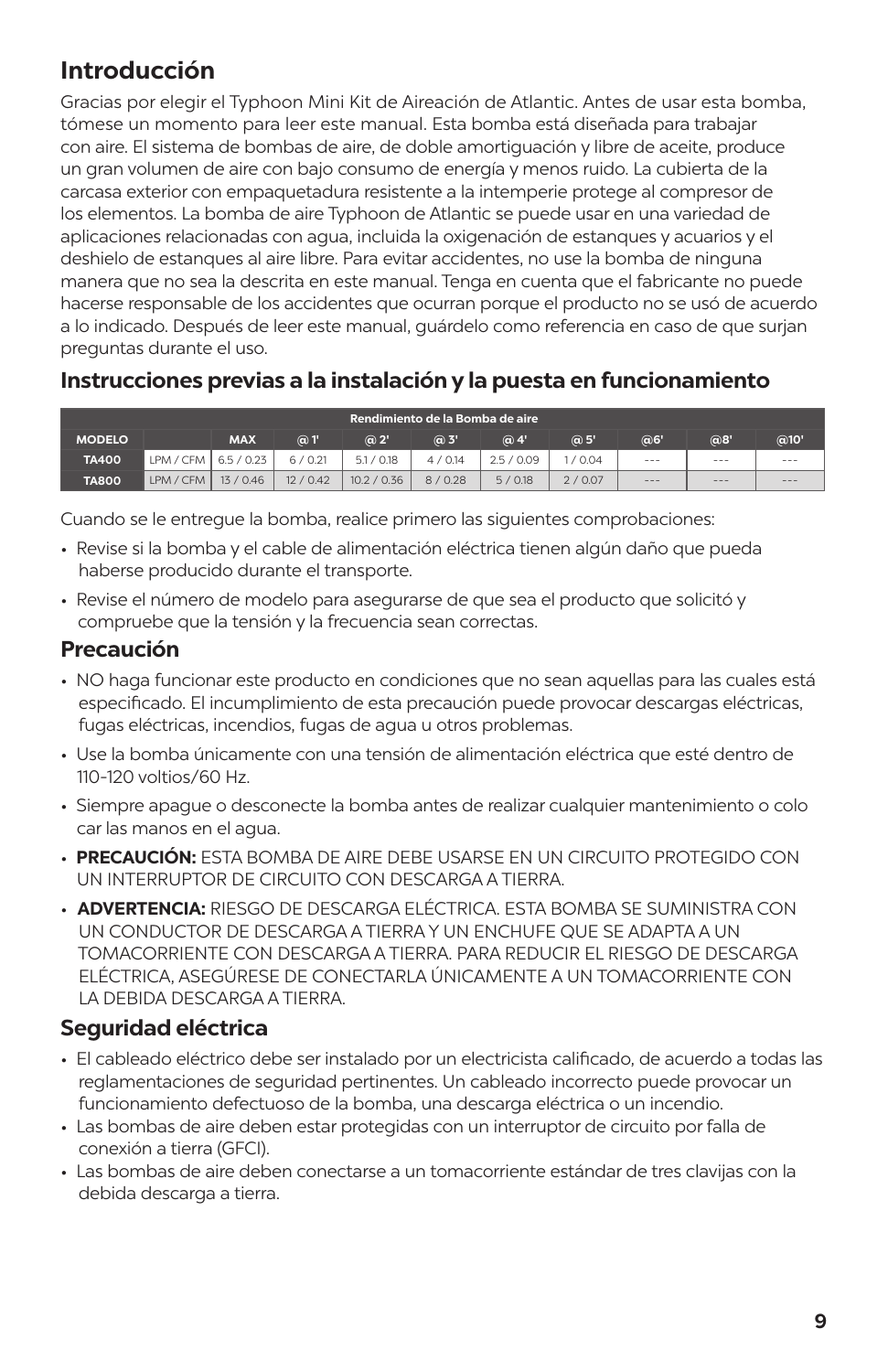### **Instrucciones de seguridad**



#### **Las bombas de aire Typhoon no son sumergibles, y se deben colocar en un lugar seguro, lejos del borde del agua.**

- Si la bomba cae en el agua, no intente recuperarla. Primero desconecte la bomba de aire o desconecte la fuente de alimentación y luego recupérela. En caso de inmersión, permita que un técnico calificado inspeccione la bomba.
- No levante, baje, ni manipule la bomba jalándola del cable eléctrico. Asegúrese de que el cable eléctrico no quede excesivamente doblado o retorcido, que no se frote contra una estructura de un modo tal que pudiera resultar dañado.
- La bomba no se debe usar si el cable de suministro eléctrico presenta algún tipo de daño. Si un cable con el aislamiento cortado o dañado se sumerge en agua, se corre el riesgo de que el agua penetre en el motor de la bomba y provoque un cortocircuito. Cualquier alteración que presente el cable eléctrico anulará la garantía.

# **Instalación**

#### **Ubicación de la bomba**

Al elegir la ubicación de la bomba de aire, se deben considerar los siguientes factores.

- Las bombas de aire Typhoon tienen carcasas resistentes a la intemperie para el uso en exteriores. No obstante, la instalación en un lugar seco y bien ventilado prolongará la vida útil de la bomba de aire.
- Las bombas de aire Typhoon se deben colocar sobre una superficie plana y estable por encima del nivel de agua del estanque.
- Una ventilación adecuada es fundamental para la disipación del calor y el buen funcionamiento. Nunca cubra la bomba, a menos que se proporcione un flujo de aire adecuado para la bomba.
- La manguera siempre debe instalarse con una pendiente descendente, alejándola de la bomba de aire para evitar daño por condensación.

#### **Conexiones de la bomba de aire**

Para lograr el máximo flujo de aire, los equipos de aireación TAKIT0400 y TAKIT0800 cuentan con una manguera flexible de ¼"/6mm de diámetro interno para usar en todas las condiciones meteorológicas. Usar manguera suministrada y evitar curvaturas pronunciadas mejorará el

funcionamiento de las bombas. Nunca reduzca el tamaño de la manguera. En un clima más fresco, el aire producido por los sistemas TA400 y TA800 es a menudo más cálido que la temperatura ambiente exterior. Estas condiciones crearán condensación en el interior de la manguera. Para evitar que vuelva a fluir agua al interior de la bomba al apagarla, se recomienda elevarla a una altura mínima de 12"/30cm por encima del nivel



del agua. La manguera debe instalarse de inmediato con una pendiente descendente al salir del compresor. La gravedad alejará la humedad de la bomba de aire. Si la instala de esta manera, no es necesario usar las válvulas de retención que se suministran con este equipo.

Si no elevó la bomba de aire, debe instalar la(s) válvula(s) de retención suministrada(s) para evitar la entrada del agua y la condensación. Corte un tramo de manguera corto, de 6"/15cm, del rollo suministrado. Inserte el lado no marcado de la válvula de retención en un extremo del tramo de manguera y conecte el otro extremo a la bomba de aire.

El tramo de manguera restante puede conectarse al otro extremo de la válvula de retención en el cual se observa la palabra "OUT" (afuera).

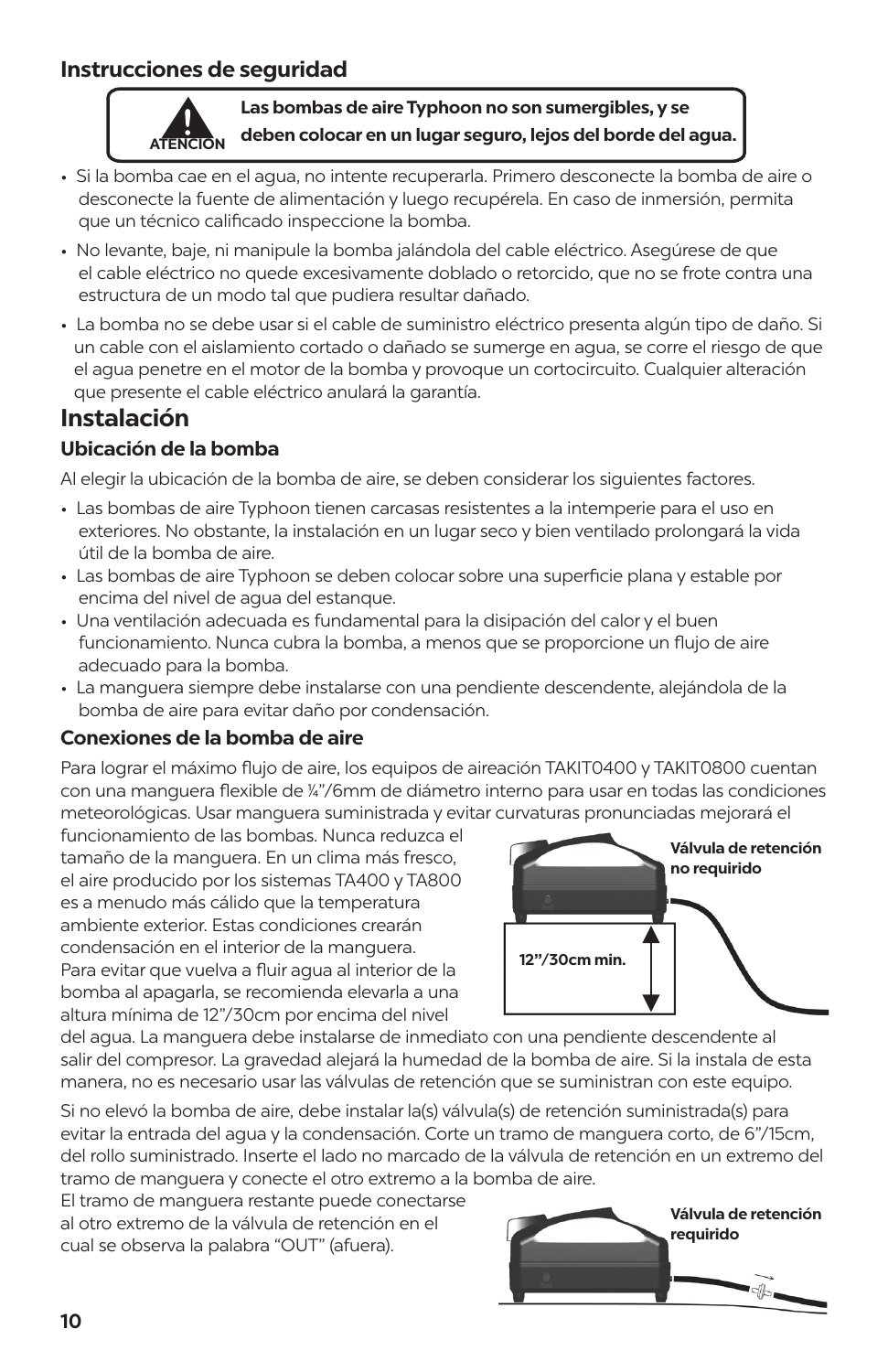Recorte el tramo de manguera restante a la longitud deseada y conecte las piedras difusoras de 4"/10cm. Las piedras difusoras están autoponderadas y, cuando se colocan en el estanque, se hunden hasta el fondo. Evite retorcimientos y giros pronunciados en el tramo de manguera y procure nunca cerrar completamente la salida de la bomba. Asegúrese de que la bomba pueda descargar suficiente aire en todo momento, de lo contrario la bomba se sobrecalentará y se producirá una avería en el diafragma.

# **Servicio y mantenimiento**

**Cubierta de**  El polvo y la suciedad que bloquean la entrada de aire pueden causar ruidos anormales o provocar una avería en la bomba. Se recomienda limpiar periódicamente la esponja de la entrada de aire de la siguiente manera:

**entrada de aire**

**Esponja de filtro** 

**Carcasa superior**

- Desconecte la bomba de aire antes de limpiar o reemplazar la esponja de la entrada de aire.
- **de entrada de aire** • Quite la cubierta de la entrada de aire. Quite el filtro de la entrada de aire y límpielo con un detergente suave.
- Enjuague bien los componentes y deje secar completamente antes de volver a instalarlos.



Los diafragmas de caucho son piezas desgastables que, con el tiempo, necesitarán mantenimiento. La humedad, el calor y el polvo acortarán la vida útil de los diafragmas. Si nota una disminución del rendimiento, simplemente cambie el cartucho del diafragma para renovar el rendimiento de la bomba de aire. Siga los siguientes pasos al instalar los cartuchos de diafragmas de reemplazo. Tenga en cuenta lo siguiente: El sistema TA400 requiere un cartucho de reemplazo, y el sistema TA800 requiere dos.

Desconecte las bombas de aire y retire los cuatro tornillos que sujetan la parte inferior de la carcasa de la bomba. Retire la tapa cuidadosamente evitando dañar o extraviar la junta exterior y las cuatro juntas tóricas que sellan la carcasa en las conexiones de los tornillos. Retire los tres tornillos y el soporte que mantienen en su lugar al cartucho del diafragma. Desconecte la manguera de salida y retire el cartucho del diafragma. Deséchelo e instale el nuevo cartucho.

# **Garantía**

Todas las bombas de aire Typhoon tienen una garantía limitada de un (1) año. Esta garantía limitada se extiende exclusivamente al comprador original, y comienza a partir de la fecha del recibo de compra original. Los siguientes criterios aplican:

- El fabricante reemplazará las piezas que resulten defectuosas, incluido el cuerpo de la bomba, la carcasa, el cable de suministro eléctrico, y el motor magnético.
- Los cartuchos del diafragma son piezas desgastables y no están cubiertos por esta garantía.
- Cualquier corte o alteración del cable de alimentación anula esta garantía.
- El uso indebido o maltrato de la bomba de aire anula esta garantía.

### **Reclamaciones de la garantía**

En caso de reclamaciones de la garantía, la bomba debe ser devuelta al lugar de compra junto con el recibo original.

# **Guía de solución de problemas**

Desconecte siempre la alimentación eléctrica antes de inspeccionar la bomba. El incumplimiento de esta precaución puede provocar un accidente grave.

Antes de solicitar reparaciones, lea este folleto de instrucciones detenidamente. Si el problema persiste, comuníquese con el distribuidor.